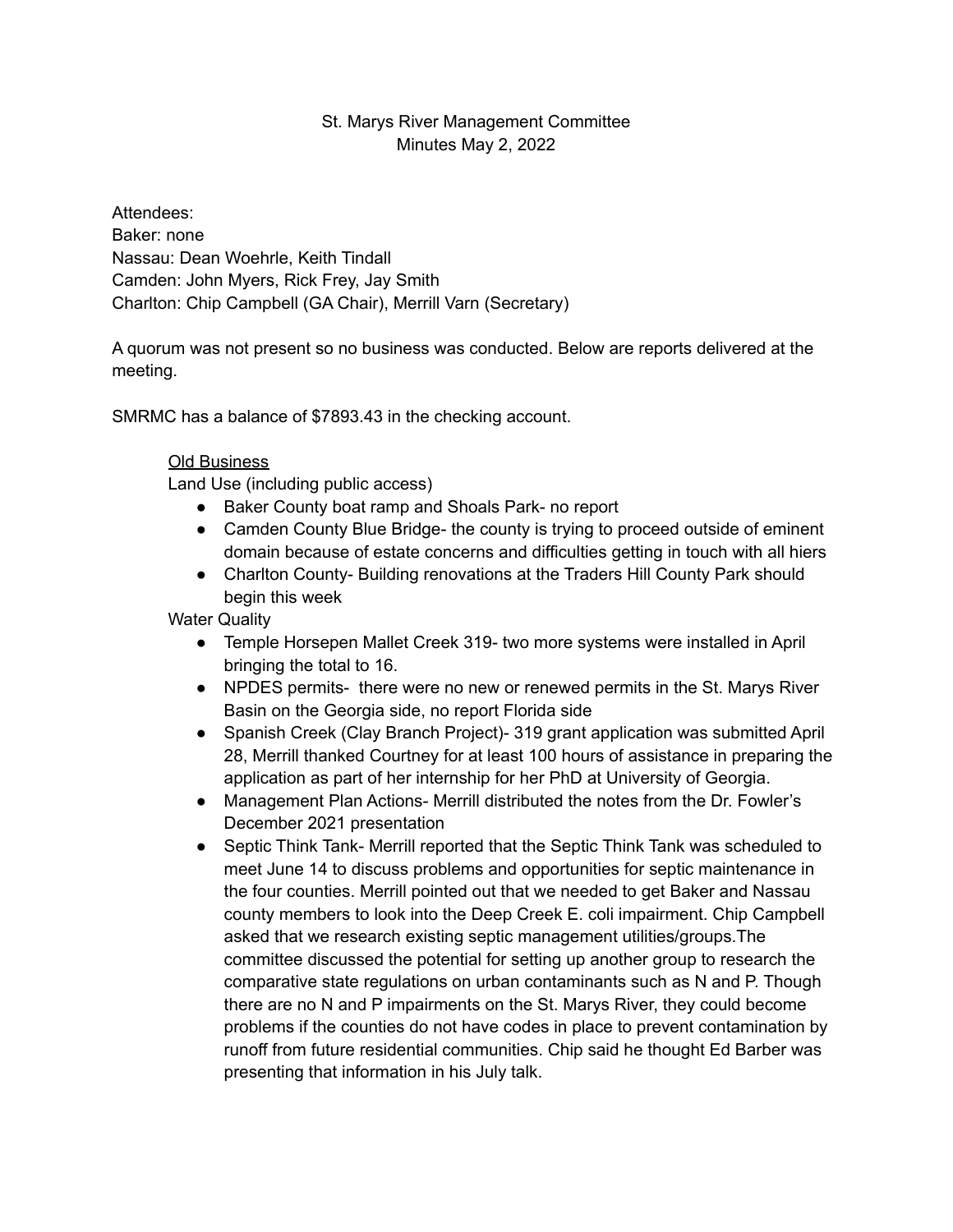● River Corridor/ Land Use/E&S Think Tank- John Myers suggested that Conn Cole, who previously worked in Emergency Management and was E&S code enforcement officer for Camden County, now the Floodplain Manager (Florida Division of Emergency Management) would be a good person to help begin setting up parameters for a state and county spreadsheet.

Water Quantity

● Four County Stormwater Management- no report on Nassau County revision. UGA had questions about the format for the elevation layer to help with Charlton County stormwater plans. Merrill and Courtney will respond shortly. Camden Resiliency Plan has a public meeting scheduled May 3, 2022. Jay Smith will attend.

● Georgia Water Councils- no meetings currently scheduled.

Regulations/Comp Plans

- Nassau County- No Wake Zone Dean Woehrle sent Thomas Ford a text asking for a progress report. Dean will also contact the County Manager's office.
- Charlton County- Chip Campbell is on the May 21 Board of Commissioners agenda to present the need to codify the 100 ft septic setback as part of a river overlay.

Administrative

- Annual Reports- Nassau County distributed the 2021 SMRMC annual report as a point of record at their April 11, 2022 Board of Commissioners meeting. All Boards of Commissioners have now officially received the report.
- Wildlight presentation- Courtney was able to find the questions the committee had submitted to Rayonier following the last Wildlight presentation. The questions were never answered. The questions were re-submitted with an invitation to make another presentation as soon as the answers were discussed by the committee.

County Participation and Annual Dues

- New Members- Dean Woehrle will call the County Manager's Office to find out whether the two vacancies for Nassau County had been advertised. Al Manning's and Cory Black's vacancies have never been filled.
- Dues- Dean Woehrle will call the County Manager's Office for status on payment of 2022 dues.

## New Business

• Location of next meeting- John Myers said that because the state of Georgia was still under a state of emergency (recovery) that virtual meetings were allowed. Under normal conditions, any member of a committee may attend up to two meetings virtually each year provided there is a physical quorum present. The current State of Emergency runs through May 14 and can be extended by the Georgia governor's office as necessary. Keith Tindall read the statement from the Florida governor's office which said that non profit organizations could continue to meet virtually through November 2022 provided doing so did not impair their ability to conduct business or continue work. John Myers remarked that we had